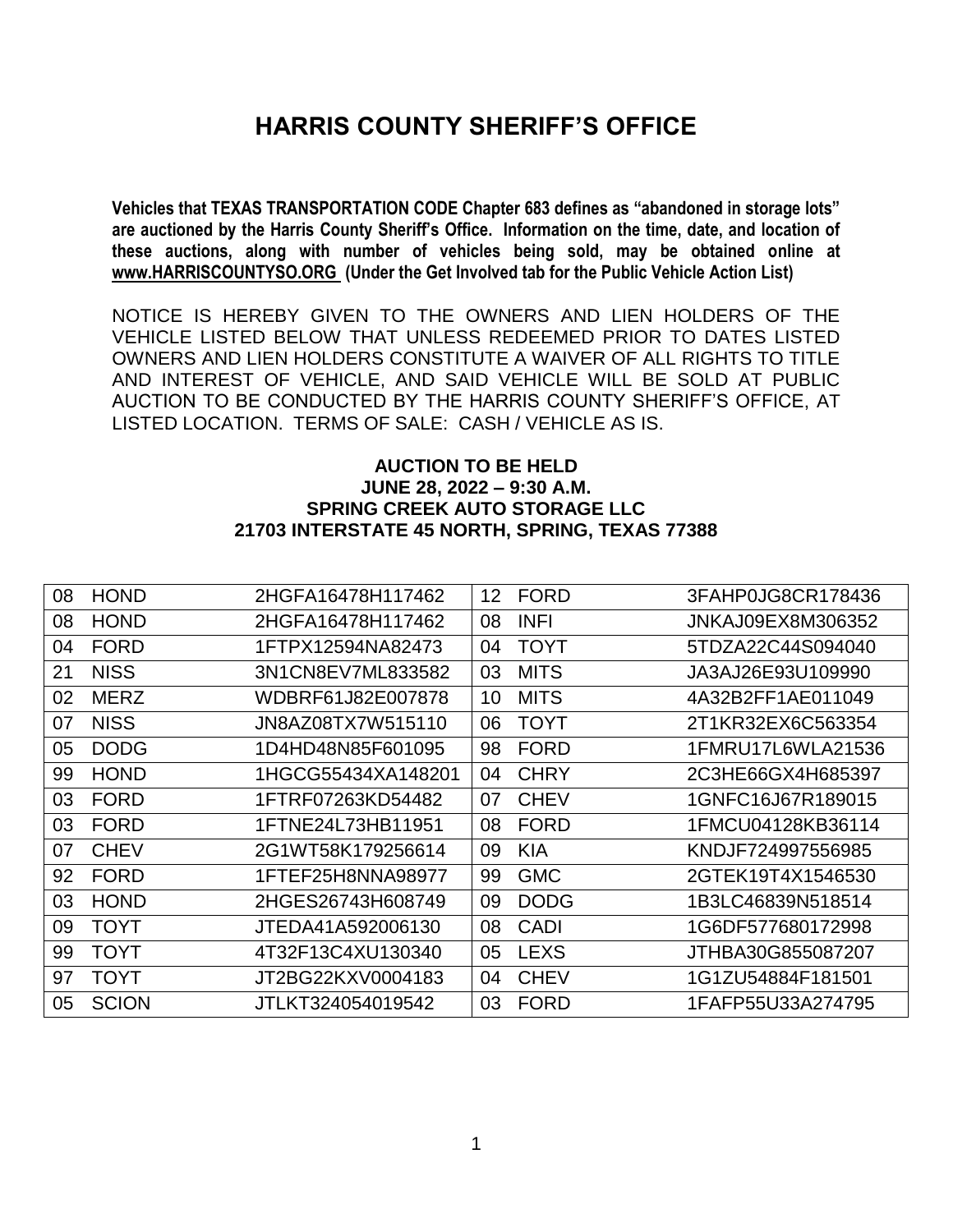## **AUCTION TO BE HELD JUNE 29, 2022 – 9:30 A.M. TWISTED METAL STORAGE 1719 NORTH HOUSTON AVENUE HUMBLE, TEXAS 77338 CONDUCTED BY: DEPUTY FLORUS**

|    | <b>DODG</b> |    | 3D4PG4FB0AT137067 | 08  | <b>NISS</b> | 1N4AL21E08N443738 |
|----|-------------|----|-------------------|-----|-------------|-------------------|
| 09 |             | GC | SC0940-059139     | 05. | SCION       | JTKDE177X50007209 |
| 03 | <b>GMC</b>  |    | 1GKDS13S932285955 | 18  | <b>GMC</b>  | 3GTP1NEC3JG604912 |
| 03 | <b>CHEV</b> |    | 2GCEC19X531142422 | 02  | <b>FORD</b> | 1FTNW20F52EA28600 |
| 03 | <b>FORD</b> |    | 1FMZU72K83ZB48606 | 12  | <b>DODG</b> | 1C3CDZAB2CN110937 |
| 06 | <b>NISS</b> |    | 5N1AA08A26N717649 | 05. | FORD        | 1FTRX12W75NB48098 |
| 05 | <b>FORD</b> |    | 3FAHP37N25R125757 |     |             |                   |

## **AUCTION TO BE HELD JUNE 29, 2022 – 9:30 A.M. DAVID & SON STORAGE 11946 ALDINE WESTFIELD ROAD HOUSTON, TEXAS 77093 CONDUCTED BY: DEPUTY GOMEZ**

| (11) | <b>CHEV</b> | 1GCHC29UX1E306817 |      | <b>CATFR</b> | PILLAR | 5YN05552          |
|------|-------------|-------------------|------|--------------|--------|-------------------|
| 06   | <b>BUIC</b> | 2G4WC582961285472 | 03.  | SUZI         |        | JS1GN7BA632104414 |
| 06   | <b>LEXS</b> | JTHBH96S065029541 |      | 05 CHEV      |        | 1G1ZT528X5F313181 |
| 10.  | HOND        | 5KBCP3F8XAB018596 | 06 I | CHEV         |        | 2CNDL63F866084740 |
|      | 05 HYUN     | KMHFU45EX5A382416 | 10   | MAZD         |        | JM1BL1S5XA1203018 |
|      | 18 NISS     | JN8AT2MTXJW488839 | 07   | <b>CHEV</b>  |        | 1G1ZS58F47F138261 |

## **AUCTION TO BE HELD JUNE 29, 2022 – T.B.D. HENRY STORAGE 14924 HENRY ROAD, HOUSTON, TEXAS 77060**

| 05 | <b>FORD</b> | 1FMYU04135KD12623 | 04  | <b>CHEV</b> |         | 1GND403E94D193624 |
|----|-------------|-------------------|-----|-------------|---------|-------------------|
| 14 | MAZD        | JM1GJ1W65E1152225 | 17  |             | TRAII R | 1B9G2DBD3HB624205 |
| 06 | <b>CHEV</b> | 1GCHC29U76E270043 | 04  | <b>MERC</b> |         | 2MEFM75W54X650889 |
|    | <b>CHEV</b> | 2G1WF5EK2B1114579 | 04  | <b>HOND</b> |         | 1HGCM5664AD13359  |
|    | TOYT        | 4T1BE46K67U083538 | 03. | <b>HOND</b> |         | 5FNRL18583B011077 |
|    | KIA         | KNAGM4A770536308  | 99  | FORD        |         | 1FTZF1720XKB43998 |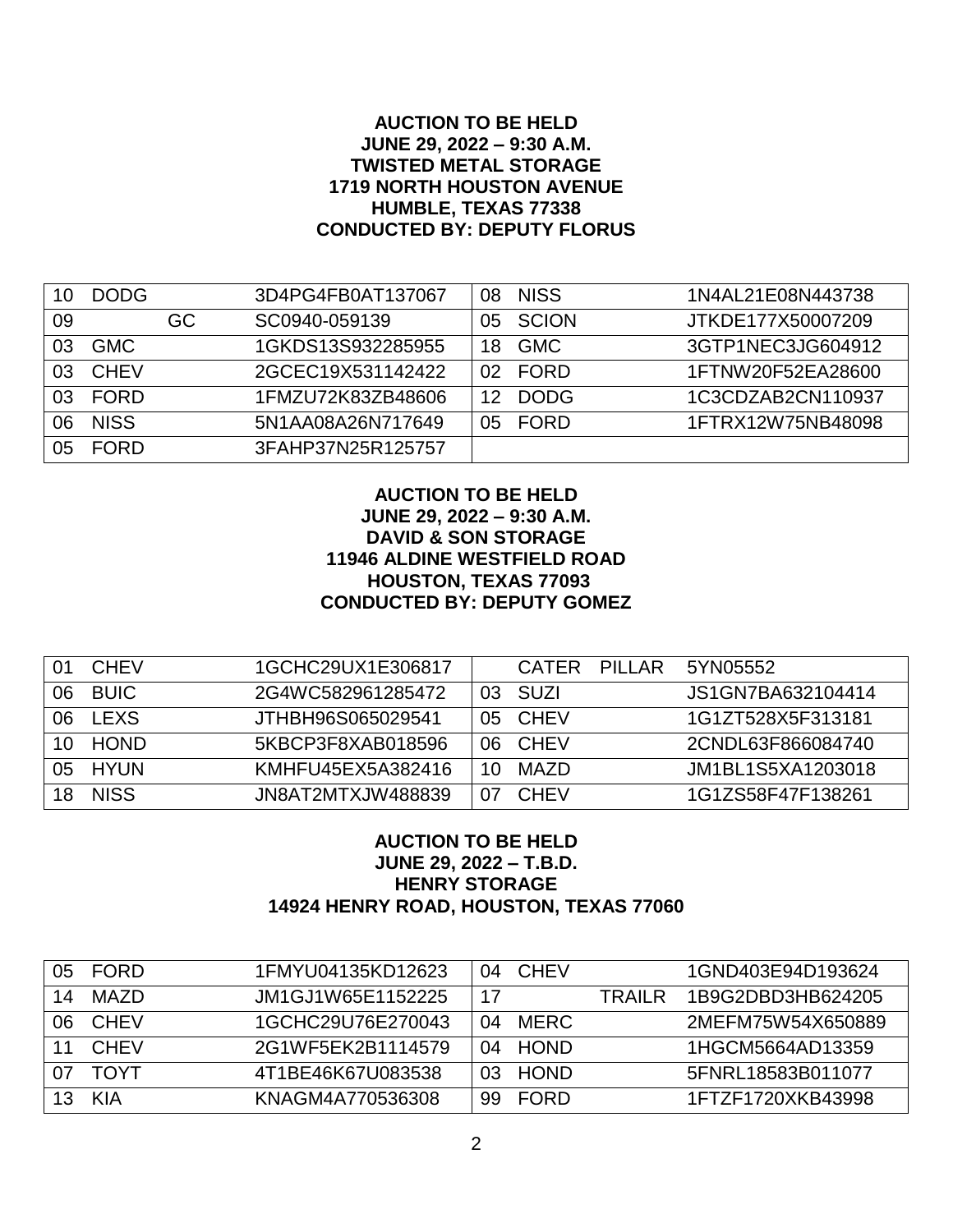| 07   | STRN        | 5GZCZ534X7S221425 |      | 99 FORD | 1FMRU17L4XLC03611 |
|------|-------------|-------------------|------|---------|-------------------|
| 10 I | <b>NISS</b> | 1N4AL2APXAN526229 |      | 98 CADI | 1G6KY5494WU924285 |
| 06   | DODG        | 2D4GP44L56R695633 | -03- | MFRZ    | 4JSAB75ES3A3X6355 |
|      | 05 TOYT     | 1NXBR32E32Z541077 |      | 09 HOND | 5J6RE38749L006885 |

## **AUCTION TO BE HELD JULY 6, 2022 – 9:30 A.M. BAYTOWN AUTO STORAGE 5552 NORTH MAIN, BAYTOWN, TEXAS 77521**

| 06 | <b>CHEV</b> | 2CNDL63F366182641 | 01 | <b>CHEV</b> | 3GNFK16T61G242498 |
|----|-------------|-------------------|----|-------------|-------------------|
| 08 | <b>CHEV</b> | 2G1WT58K481250807 | 08 | <b>GMC</b>  | 3GTEC13098G279227 |
| 09 | <b>CHEV</b> | 2G1WC57MX91200983 | 05 | <b>FORD</b> | 1ZVFT84N055233602 |
| 05 | <b>CHEV</b> | 1GND513S652884609 | 07 | <b>CHEV</b> | 1G1ZT68N47F251928 |
| 01 | <b>BMW</b>  | WBADT43491GX27626 | 02 | <b>DODG</b> | 1D7HU18Z22J215849 |
| 08 | <b>HOND</b> | 1HGCS12338A023204 | 97 | <b>HOND</b> | 1HGEJ6628VL001421 |
| 10 | <b>CHEV</b> | 1G1ZR5E00AF124299 | 96 | <b>FORD</b> | 1FTCR14UXTPA38157 |
| 15 | <b>CHEV</b> | 1G1PA5SH0F7286727 | 04 | <b>FORD</b> | 1FTNW20P14EA20750 |
| 08 | <b>FORD</b> | 1FTSW21R88ED52788 | 12 | <b>JEEP</b> | 1C4PJMAK9CW190000 |
| 03 | <b>FORD</b> | 1FMYU02163KC42776 | 02 | <b>CHEV</b> | 3GNEC13T12G110456 |
| 13 | <b>KIA</b>  | KNAGM4A76D5386502 | 03 | <b>JEEP</b> | 1J4GK48K73W721644 |
| 09 | <b>HOND</b> | 2HGFG128X9H501681 | 07 | <b>DODG</b> | 1D7HA18N35J601237 |
| 03 | <b>CADI</b> | 1G6DM57N730150795 | 03 | <b>CHEV</b> | 2GCEC19XX31255542 |
| 04 | <b>FORD</b> | 2FMDA58214BA94052 |    |             |                   |

# **AUCTION TO BE HELD JULY 6, 2022 – T.B.D. KOSTKA AUTO STORAGE #1 607 NORTH MAIN STREET, HIGHLANDS, TEXAS 77562**

| 01 | <b>DODG</b> | 3B7HC12Y11G184624 | 06 | <b>HOND</b> | 5FNYF28676B022187 |
|----|-------------|-------------------|----|-------------|-------------------|
| 19 | CADI        | 1GYS4CKJ9HR239553 | 05 | CADI        | 3GYEK62N45G153084 |
| 04 | <b>HOND</b> | 1HGCM72624A006458 | 97 | <b>LINC</b> | 1LNLM81W8VY734957 |
| 06 | <b>LINC</b> | 5LMFU27596LJ12727 | 88 | <b>SUZI</b> | JSAAM11A3J2100096 |
| 12 | <b>CHEV</b> | 1GNSCKE05CR199672 | 09 | <b>CHEV</b> | 1G1AT58HX97192138 |
| 04 | <b>GMC</b>  | 1GKDS13S242167649 | 11 | <b>VOLK</b> | WVWEV7AJ1BW082571 |
| 07 | <b>JEEP</b> | 1J8FT48W27D401160 | 06 | CADI        | 1G6DM57T260190298 |
| 89 | <b>BUIC</b> | 2G4WD14T1K1451577 | 05 | <b>JEEP</b> | 1J4GK48K55W535216 |
| 06 | <b>CHEV</b> | 1G1AK55F167818841 | 98 | <b>TOYT</b> | 2T1BR12E7WC087097 |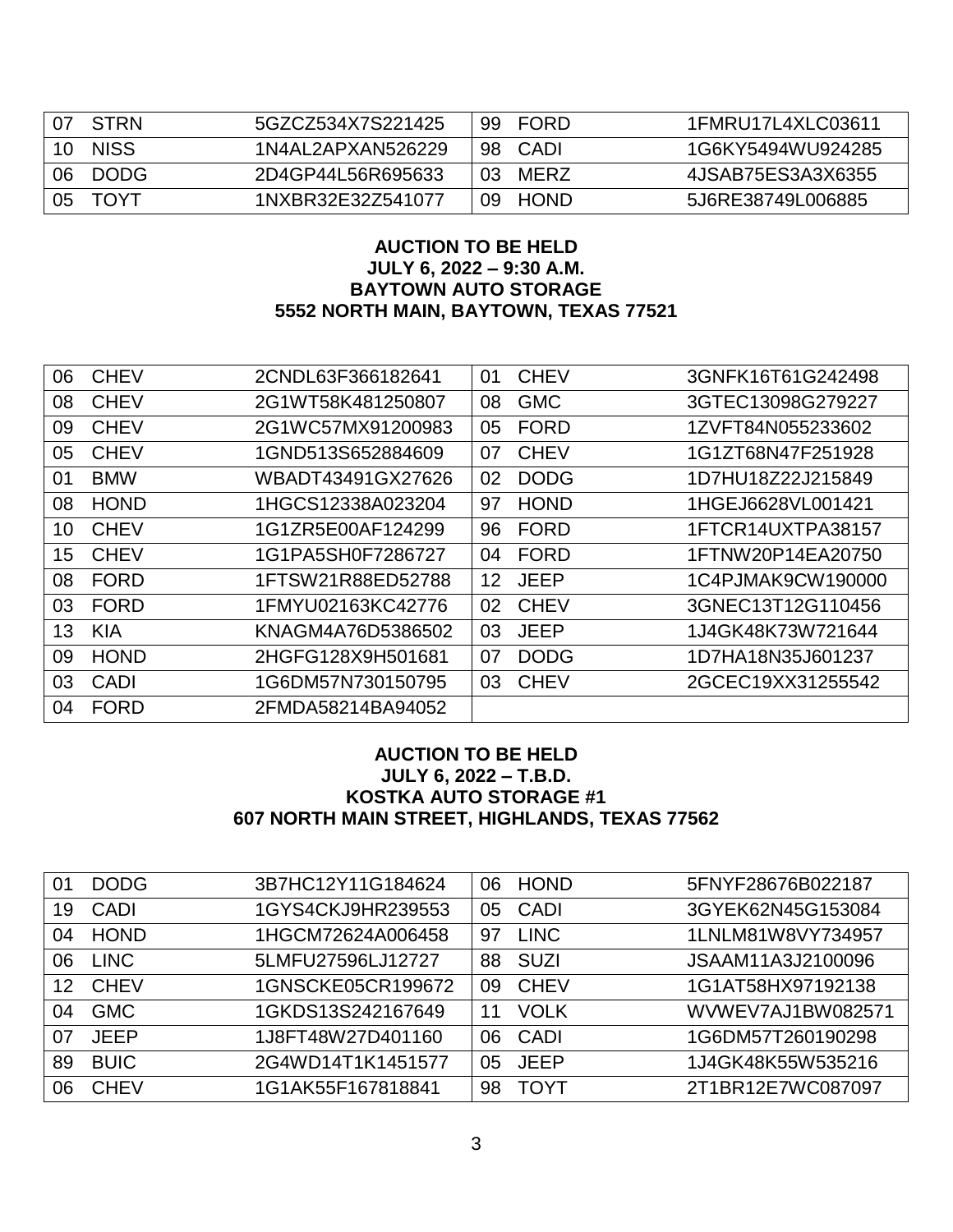| 15 | DODG        | 1C4RDHDG4FC937524 | <b>FORD</b><br>l 07 | 1FAFP56U27A188303 |
|----|-------------|-------------------|---------------------|-------------------|
| 06 | <b>MERC</b> | 2MEFM75W26X601178 | റഭ<br><b>TOYT</b>   | 4T1BE32K46U654829 |
| 16 | SUZI        | JS1GX72B9G2100527 | <b>CHEV</b><br>00   | 1GCEC14W6YZ336065 |

## **AUCTION TO BE HELD JULY 7, 2022 – 9:30 A.M. SPACE CITY AUTO STORAGE 14007 FORCE STREET, HOUSTON, TEXAS 77015**

| 04 | <b>JEEP</b> |               | 1J4GK48K3YW127201 | 08 | <b>HOND</b> |    | 2HGFG12868H577641 |
|----|-------------|---------------|-------------------|----|-------------|----|-------------------|
| 99 | <b>TOYT</b> |               | JT2BG22K9X0318703 | 00 | <b>LEXS</b> |    | JT8BF28G9Y5078469 |
| 07 | <b>TOYT</b> |               | 5TDZT34A27S291644 | 00 | <b>NISS</b> |    | JN1CA31D2YT511798 |
| 96 | <b>HOND</b> |               | 1HGCD5636TA237799 | 98 | <b>DODG</b> |    | 1B7HC16X6WS569176 |
| 16 | <b>JAGU</b> |               | SAJBE4BV9GCY02681 | 01 | <b>JEEP</b> |    | 1J4GX48S21C663278 |
| 15 |             | <b>TRAILR</b> | 17YBP1820FB057239 | 00 | <b>KBTA</b> | SS | JK240173E01H44979 |
| 13 | <b>KBTA</b> | SS            | A4VP11983         | 08 | <b>POLA</b> |    | 4XAWH68A282704954 |
| 98 | <b>FORD</b> |               | 1FMRU18W1WLA18407 | 09 | <b>DODG</b> |    | 3D4GG47B19T524642 |
| 97 | <b>BUIC</b> |               | 2G4WE5214V1428608 | 01 | <b>CHEV</b> |    | 1GNEK13T51R152839 |
| 09 | <b>HOND</b> |               | 5NMSH73E09H332227 | 13 | <b>MERZ</b> |    | WDDGF8ABXDA796838 |
| 07 | <b>DODG</b> |               | 1D4GP24R97B256590 | 02 | <b>NISS</b> |    | 5N1ED28T12C598780 |
| 19 | <b>CHEV</b> |               | 1G1ZD5ST1KF143645 |    |             |    |                   |

## **AUCTION TO BE HELD JULY 7, 2022 – T.B.D. CASTLE AUTO STORAGE 13836 BONHAM STREET, HOUSTON, TEXAS 77015**

| 07             | <b>CHEV</b> | 1GNDS13S972164500 | 07 | <b>TOYT</b> | 4T4BE46KX7R007634 |
|----------------|-------------|-------------------|----|-------------|-------------------|
| 0 <sub>1</sub> | <b>DODG</b> | 1B7HC16Y21S268454 |    | 14 KIA      | KNDJN2A24E7738223 |
|                | 03 HYUN     | KMHDN55D03U074958 | 05 | MAZD        | 4F2YZ04125KM65046 |
| -07            | <b>CHEV</b> | 3GNFK16307G307595 |    |             |                   |

## **AUCTION TO BE HELD JULY 12, 2022 – 9:30 A.M. NORTH CENTRAL STORAGE 27210 STATE HIGHWAY 249, BUILDING 100 TOMBALL, TEXAS 77375**

| -A1F80AE027461<br>10<br>ำN∟<br>'9XI | $\mathsf{I}$<br>$\sqrt{2}$<br>.sie | KNAGM4A7XD5308658 |
|-------------------------------------|------------------------------------|-------------------|
|-------------------------------------|------------------------------------|-------------------|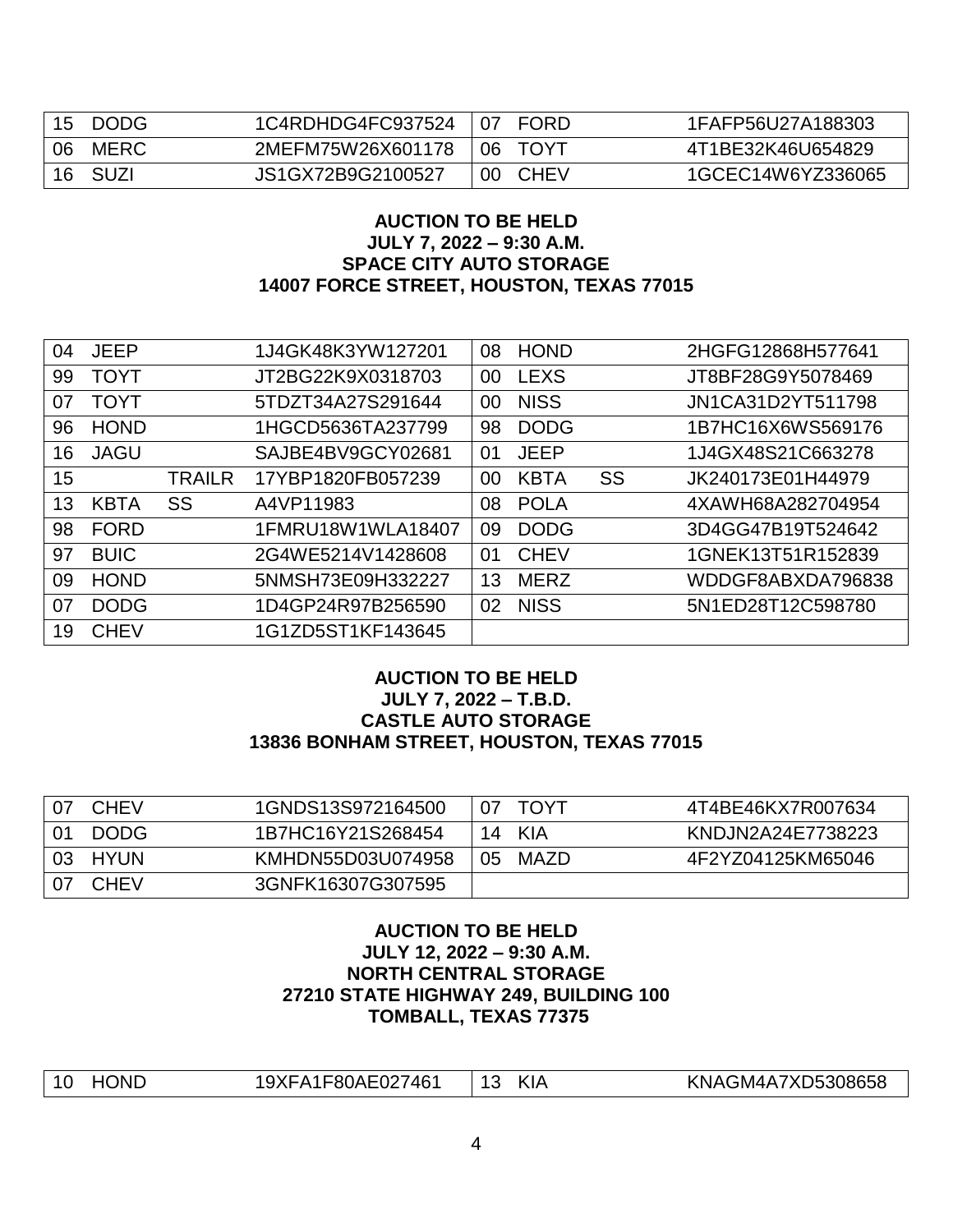| 05 | <b>FORD</b>  |               | 1FDXF46P25EA45603 | 18 | <b>INFI</b>  | 5N1AL0MM9JC514465 |
|----|--------------|---------------|-------------------|----|--------------|-------------------|
| 08 | <b>DODG</b>  |               | 2B3LA53H28H284250 | 12 | <b>HYUN</b>  | KMHDH4AE5CU453664 |
| 06 | <b>INFI</b>  |               | JNKBY01E96M202203 | 04 | <b>CHEV</b>  | 1GNDS13S942122923 |
| 22 |              | <b>TRAILR</b> |                   | 13 | <b>CHEV</b>  | 2G1WF5E39D1261302 |
| 16 | <b>VOLK</b>  |               | 1VWAS7A39GC025047 | 01 | <b>CHEV</b>  | 1GCEC14WX1Z181817 |
| 03 | <b>FORD</b>  |               | 1FMFU17L63LB69653 | 18 | <b>KIA</b>   | KNDJN2A26J7546411 |
| 07 | <b>HOND</b>  |               | 5FNRL38737B423796 | 10 | <b>TOYT</b>  | 2T1BU4EE7AC360978 |
| 02 | <b>GMC</b>   |               | 2GTEC19W921119845 | 11 | <b>MAZD</b>  | JM1BL1UG5B1463391 |
| 06 | <b>TOYT</b>  |               | 2T1BR32E26C604768 | 21 | <b>MITS</b>  | JA4APUAU1MU027600 |
| 00 | <b>COLE</b>  | <b>MAN</b>    | LWCPCMLC6LA058972 | 07 | <b>TOYT</b>  | 5TBEV54107S455521 |
| 16 | <b>KIA</b>   |               | KNAFK4A68G5550538 | 13 | <b>FORD</b>  | 1FM5K7F84DG54256  |
| 10 | <b>CHEV</b>  |               | 1G1ZC5EB3AF291820 | 02 | <b>TOYT</b>  | 5TBRT38102S226948 |
| 94 | <b>HOND</b>  |               | JHMCD5656RC095918 | 09 | <b>SCION</b> | JTKDE167290301078 |
| 07 | <b>NISS</b>  |               | 1N4BA41EX7C844939 | 10 | <b>NISS</b>  | 1N4AL2AP0AN439373 |
| 18 | <b>NISS</b>  |               | 3N1CN7AP0JL816006 | 14 | <b>CHEV</b>  | 2G1WB5E33E1150435 |
| 01 | <b>TOYT</b>  |               | JT2BG22K410575596 | 98 | <b>TOYT</b>  | JT2BG22K7W0135086 |
| 07 | <b>FORD</b>  |               | 1FMYU02Z27KB18225 | 08 | <b>HYUN</b>  | 5NPET46C08H378808 |
| 05 | <b>SCION</b> |               | JTLKT324850207202 | 17 | <b>CADI</b>  | 2G61M5S31H911631  |
| 10 | <b>HYUN</b>  |               | KMHDU4AD9AU112879 | 02 | <b>INFI</b>  | JNKDA31A72T017997 |
| 06 | <b>SCION</b> |               | JTLKT324264046081 | 08 | <b>STRN</b>  | 3GSCL33P48S730193 |
| 04 | <b>FORD</b>  |               | 1FMFU17L74LB32306 | 00 | <b>TOYT</b>  | JT2BG22K4Y0518051 |
| 04 | <b>CHEV</b>  |               | 1G1JC12F647283982 | 13 | <b>HYUN</b>  | 5NPEB4AC2DH737726 |
| 06 | <b>NISS</b>  |               | 1N4AL11E66C269418 | 97 | <b>LINC</b>  | 1LNLM83W6VY695895 |
| 06 | <b>CADI</b>  |               | 1G6DW677560103903 | 17 | <b>VOLK</b>  | 1VWDT7A32HC083318 |
| 05 | <b>GMC</b>   |               | 1GKFK66U15J182606 | 16 | <b>CHEV</b>  | 1G1ZE5ST8GF241186 |
| 02 | <b>HOND</b>  |               | JHMCG56742C021637 | 10 | <b>NISS</b>  | 1N4AL2AP6AN466240 |
| 04 | <b>CHEV</b>  |               | 1GCHG39U441192237 | 07 | <b>NISS</b>  | 1N4AL21E97N469091 |
| 05 | <b>HOND</b>  |               | 2HGES15625H595845 | 18 | <b>CHEV</b>  | 1G1BE5SM7J7245676 |
| 98 | <b>TOYT</b>  |               | 1NXBR12E2WZ042700 | 03 | <b>MITS</b>  | 4A3AA46G33E101440 |

# **AUCTION TO BE HELD JULY 14, 2022 – 9:30 A.M. WESTEND STORAGE 20403 COOK ROAD, TOMBALL, TEXAS 77377**

| 06  | <b>FORD</b> | 5LTPW16516FJ22066 | 10  | MAZD.      | 1YVHZ8CA5A5M00226 |
|-----|-------------|-------------------|-----|------------|-------------------|
| -02 | MAZD.       | JM18J245721474029 | 96. | <b>BMW</b> | WBABH8323TEY11017 |
| 07  | <b>JEEP</b> | 1J8FT28WX7D372687 |     | 03 FORD    | 1FMRU15W03LB41650 |
| 16  | <b>FORD</b> | 3FA6P0G71GR257922 |     | 05 DODG    | 1D7HA18D55S114056 |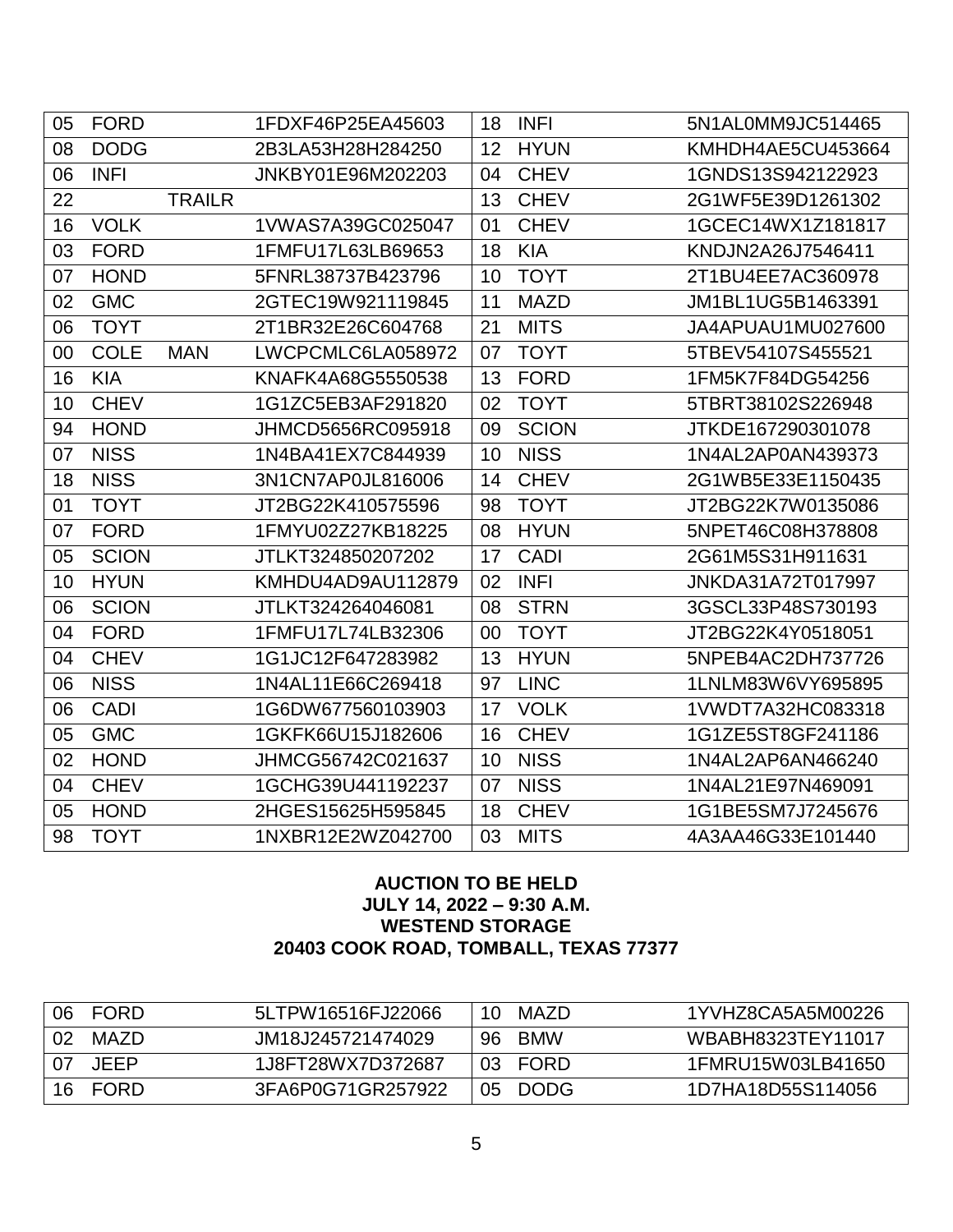| 02 | <b>LEXS</b> | JTHPN48Y420007967 | 09 | CADI        | 1G6DF577890154455  |
|----|-------------|-------------------|----|-------------|--------------------|
| 00 | <b>FORD</b> | 3FTNX20L3YMA40282 | 06 | <b>TOYT</b> | 5TBDT44126S537390  |
| 10 | <b>NISS</b> | 5N1AR1NN8AC610731 | 12 | <b>CHEV</b> | 2G1WG5E30C1123126  |
| 99 | <b>HOND</b> | JH2PC3503XM002738 | 08 | <b>TOYT</b> | 1NXBR32E88Z992154  |
| 09 | <b>HYUN</b> | KMHCM36C49U123516 | 15 | <b>DODG</b> | 1C3CDFBB2FD252466  |
| 10 | <b>MERZ</b> | WDDGF5EB5AF422256 | 07 | <b>TOYT</b> | 1NXBR32E37Z7388313 |
| 06 | <b>CHEV</b> | 1G1AK15F467625656 | 01 | <b>MERC</b> | 2MEFM75W81X710513  |
| 98 | <b>NISS</b> | 1N6DD26S5WC340839 | 98 | <b>CHEV</b> | 1Y1SK5289WZ415045  |
| 08 | <b>MERZ</b> | WDBUF56XX8B214168 | 02 | <b>MAZD</b> | JM18J245721474029  |
| 08 | <b>STRN</b> | 3GSCL33P08S660904 | 98 | <b>CHEV</b> | 1GNEK13R2WJ327199  |

# **AUCTION TO BE HELD JULY 14, 2022 – T.B.D. CYPRESS AUTO STORAGE 18508 VICKERS ROAD, CYPRESS, TEXAS 77433**

| 05 | <b>CADI</b> |               | 1G6DC67A150165589 | 08 | <b>TOYT</b> | 4T1BE46K68U782802 |
|----|-------------|---------------|-------------------|----|-------------|-------------------|
| 07 | <b>DODG</b> |               | 1D7HA18207S120333 | 01 | <b>TOYT</b> | 5TDZT38A51S050095 |
| 13 | <b>HYUN</b> |               | 5NPDH4AE0DH259429 | 04 | <b>VOLK</b> | 3VWSA69M34M131275 |
| 04 | <b>CHEV</b> |               | 1GNEC13Z64R188576 | 09 | <b>CHEV</b> | 1G1AK58H297252397 |
| 05 | <b>KIA</b>  |               | KNALD124155070833 | 10 | <b>MERZ</b> | WDDGF8BB2AF487538 |
| 14 | <b>DODG</b> |               | 2C3CDXBG5EH272149 | 01 | <b>NISS</b> | JN8DR09X41W561909 |
| 03 | <b>CHEV</b> |               | 1GCHC29U73E201638 | 97 | <b>TOYT</b> | 4T1BG22K2VU786734 |
| 15 | <b>NISS</b> |               | 1N4AL3AP8FN921943 | 00 | <b>BUIC</b> | 1G4HP54K0YU125961 |
| 05 | <b>BUIC</b> |               | 1G4HR54K15U105188 | 15 | <b>CHEV</b> | 1G1PA5SH1F7197300 |
| 05 | <b>GMC</b>  |               | 1GTCS198558190182 | 05 | <b>CHEV</b> | 1G1ZT528X5F308000 |
| 97 | <b>HOND</b> |               | 1HGCD7239VA019635 | 99 | <b>HOND</b> | 1HGEJ6678XL004060 |
| 99 | <b>FORD</b> |               | 1FAFP53U1XG138901 | 01 | <b>HOND</b> | 2HGES16591H545590 |
| 06 | TOYT        |               | 5TDZT38A56S278847 | 05 | <b>DODG</b> | 1D8HB58D15F596971 |
| 14 | <b>DODG</b> |               | 1C6RR6FT9ES149169 | 07 | <b>DODG</b> | 1D7HU18P37S262405 |
| 12 | <b>NISS</b> |               | 1N4AL2AP8CC104747 | 02 | <b>FORD</b> | 1FMZU63E92ZC03243 |
| 02 | <b>AMER</b> | <b>TRAILR</b> | 17YGN28212B025153 | 12 | <b>CHEV</b> | 1GCRCSE01CZ209265 |
| 19 | YAMA        | МC            | 5Y4AM8632KA106043 |    |             |                   |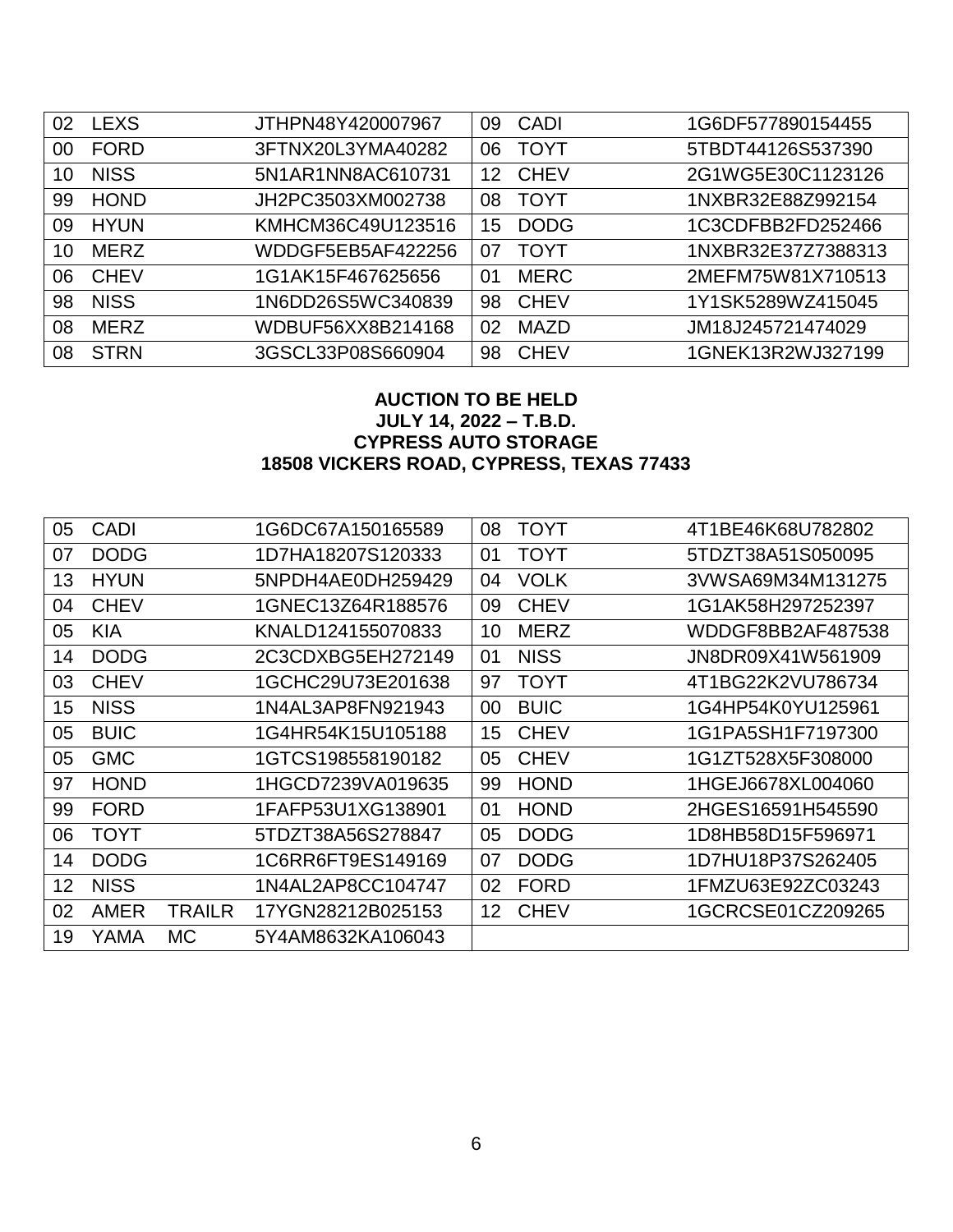# **AUCTION TO BE HELD JULY 19, 2022 – 9:30 A.M. FIRST AUTO STORAGE 17715 CLAY ROAD, HOUSTON, TEXAS 77084**

| 11 | <b>LINC</b> | 3LNHL2GC5BR776404 | 16 | <b>FORD</b>  |               | 1FA6P0H71G5134901 |
|----|-------------|-------------------|----|--------------|---------------|-------------------|
| 03 | <b>HOND</b> | 2HGES16593G586658 | 08 | <b>CADI</b>  |               | 1G6DR57V280147506 |
| 08 | <b>FORD</b> | 3FAHP07Z68R263534 | 08 | <b>FORD</b>  |               | 1FMCU03168KE02591 |
| 02 | <b>HOND</b> | 1HGEM225X2L024260 | 06 | <b>DODG</b>  |               | 1D4GP25B46B518547 |
| 05 | <b>FORD</b> | 1FMYU02Z75KD74244 | 01 | <b>HOND</b>  |               | 1HGCG22521A010426 |
| 09 | <b>FORD</b> | 1FMCU03G59KB39841 | 99 | <b>LEXS</b>  |               | JT6GF10U5X0037407 |
| 01 | <b>TOYT</b> | 4T1BG22KX1U767049 | 09 | <b>NISS</b>  |               | JN8AZ18U59W031539 |
| 07 | <b>BMW</b>  | WBANE73537CM55180 | 00 | <b>JEEP</b>  |               | 1J4G248S5YC375876 |
| 02 | <b>CHEV</b> | 1GCEK14V02Z210348 | 08 | <b>JEEP</b>  |               | 1J8HS58N68C133469 |
| 14 | <b>CHEV</b> | 1G1PA5SG8E7250936 | 15 | <b>CHEV</b>  |               | 1G11C5SL6FF203490 |
| 08 | <b>STRN</b> | 1G8MC35B08Y117721 | 10 | <b>MAZD</b>  |               | JM1BL1SF3A1140580 |
| 97 | <b>FORD</b> | 1FMDU34E3VUD34211 | 05 | <b>MERZ</b>  |               | WDBRF40J95F654259 |
| 16 | <b>NISS</b> | 3N1CN7AP4GL856792 | 02 | <b>HOND</b>  |               | 1HGEM22982L053145 |
| 11 | <b>FORD</b> | 1FAHP3GNXBW107662 | 18 | <b>FORD</b>  |               | 1FMCU0F74JUA22353 |
| 98 | <b>NISS</b> | JN1CA21D3WM907305 | 12 | <b>NISS</b>  |               | 1N4AL2EPXCC124413 |
| 07 | <b>DODG</b> | 1D7HA18P47S27263  | 17 | <b>DODG</b>  |               | 1C4RDHDG5HC724231 |
| 78 | <b>MERC</b> | 8Z63S636103       | 17 | <b>FORD</b>  |               | 1FADP3H28HL257606 |
| 14 | <b>HOND</b> | 1HGCR2F87EA212683 | 07 | <b>CHEV</b>  |               | 2G1WB58K979306582 |
| 03 | <b>BMW</b>  | WBAET374X3NJ29620 | 03 | <b>HOND</b>  |               | 1HGCM56693A106070 |
| 07 | <b>HOND</b> | 5FNRL38797B008482 | 05 | <b>HYUN</b>  |               | KMHWF35H65A158669 |
| 05 | <b>HOND</b> | JHMES26755S000683 | 98 | <b>DODG</b>  |               | 1B7HC16X2WS726752 |
| 06 | <b>KIA</b>  | KNAFE121465252026 | 08 | <b>SCION</b> |               | JTKDE167480223238 |
| 09 | <b>DODG</b> | 2D8HN44E69R647637 | 12 | <b>FORD</b>  |               | 1FAHP3K27CL391753 |
| 07 | <b>FORD</b> | 1ZVFT82H375328302 | 04 | <b>JEEP</b>  |               | 1J4GL48K24W237671 |
| 12 | <b>MAZD</b> | JM1BL1V74C1663713 | 07 | <b>KIA</b>   |               | KNAGE123275111351 |
| 15 | <b>NISS</b> | 3N1CN7AP9FL872730 | 09 | <b>NISS</b>  |               | JN8AZ18U99W101382 |
| 09 | <b>NISS</b> | 1N4AL24E09C109010 | 98 | <b>FORD</b>  |               | 1FAFP404XWF224856 |
| 15 | <b>BUIC</b> | KL4CJCSB4FB185168 | 03 | <b>DODG</b>  |               | 1B3ES56C230209687 |
| 02 | <b>HOND</b> | 1HGCG32092A008233 | 09 | <b>DODG</b>  |               | 1B3LC56B49N522643 |
| 62 | <b>CHEV</b> | 21569K186975      | 93 | <b>CHEV</b>  |               | 2GCEC19KXP1226651 |
| 03 | <b>HOND</b> | 2HGES26733H542226 | 12 | <b>CHEV</b>  |               | 1GNKRGED5CJ216418 |
| 07 | <b>TOYT</b> | 4T1BE46K77U629716 | 04 | <b>TOYT</b>  |               | 4T1BF32KX4U579497 |
| 19 | <b>TOYT</b> | 4T1B11HK3KU239311 | 68 |              | <b>TRAILR</b> | 68208120K1        |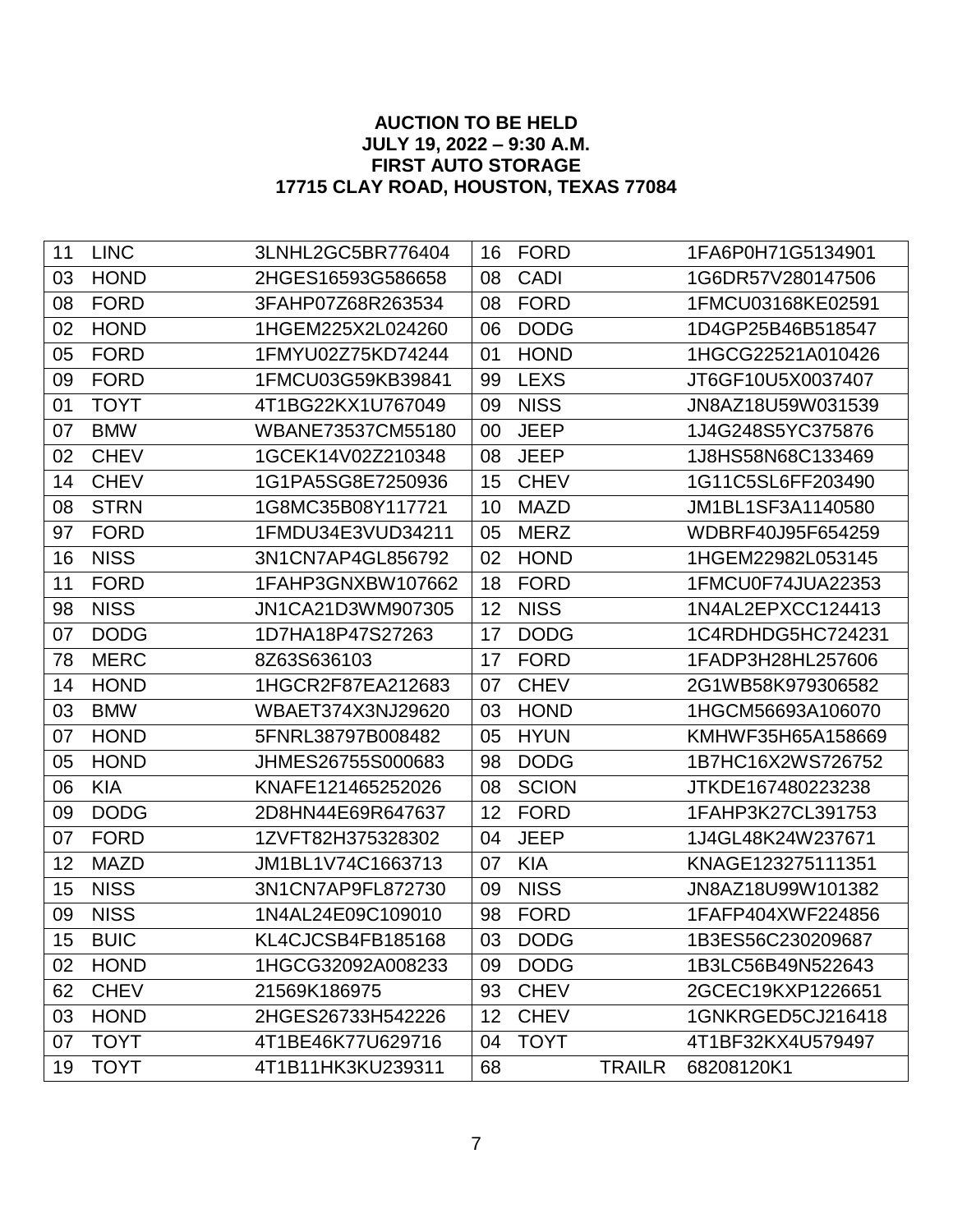# **AUCTION TO BE HELD JULY 20, 2022 – 9:30 A.M. KATY AUTOMOBILE STORAGE 20080 FRANZ ROAD, KATY, TEXAS 77449**

| 09 | <b>SCION</b> | JTKDE167990279788 | 10               | <b>KIA</b>  | KNADH4A39A6707703 |
|----|--------------|-------------------|------------------|-------------|-------------------|
| 00 | <b>NISS</b>  | 1N4DL01D0YC247934 | 13               | <b>BMW</b>  | WBAVM1C58DVW43824 |
| 06 | <b>HOND</b>  | 1HGFA16876L129078 | 04               | <b>VOLK</b> | 3VWCK21C24M402503 |
| 07 | <b>STRN</b>  | 5GZCZ53477S867696 | 09               | <b>NISS</b> | 1N4AL21E69N466300 |
| 06 | <b>TOYT</b>  | 4T1BE32K46U136087 | 10               | <b>CHEV</b> | 1G1AB5F50A7151386 |
| 13 | <b>FORD</b>  | 1FMCU0GX2DUB82105 | 04               | <b>MITS</b> | JL6BHF1S74K010983 |
| 17 | <b>NISS</b>  | 3N1AB7AP8HY384505 | 15 <sup>15</sup> | <b>CHEV</b> | 1G1JC5SB4F4125763 |
| 13 | <b>KIA</b>   | 5XXGM4A77DG184525 | 02               | <b>CHEV</b> | 1GAHG39F821145414 |
| 05 | <b>HOND</b>  | JH2PC37115M200270 | 05               | <b>CHRY</b> | 3C4FY48B35T632548 |
| 12 | <b>CHEV</b>  | 2G1WG5E33C1104571 | 10               | <b>CHEV</b> | 2G1WB5EK9A1141868 |
| 07 | <b>FORD</b>  | 1FTRW12W97FA19599 | 03               | <b>FORD</b> | 1FTNW21P53EC49848 |
| 17 | <b>FORD</b>  | 3FA6P0H74HR319572 | 02               | <b>MAZD</b> | 4F2CU09142KM65398 |
| 06 | <b>CHEV</b>  | 1GNDT13S362243950 | 99               | <b>VOLK</b> | 3VWCA21C3XM422833 |

# **AUCTION TO BE HELD JULY 20, 2022 – T.B.D. SKINNER AUTO STORAGE 13811 SKINNER ROAD, CYPRESS, TEXAS 77429**

| 08 | <b>CHEV</b> | 3GCEC130X8G0225872 | 17 | <b>FORD</b> | 3FA6P0G77HR281899 |
|----|-------------|--------------------|----|-------------|-------------------|
| 03 | <b>HOND</b> | JHMCM56323C014810  | 07 | <b>DODG</b> | 2B3KA43GX7H893145 |
| 16 | <b>FORD</b> | 1FADP3K29GL221821  | 05 | <b>TOYT</b> | JTEGD20V250084089 |
| 11 | <b>GMC</b>  | 1GKKRNED1BJ191839  | 07 | <b>NISS</b> | 1N4AL21EX7N470654 |
| 03 | <b>BMW</b>  | WBAGL63403DP65114  | 97 | <b>FORD</b> | 1FMDU32E0VUD30278 |
| 98 | <b>LINC</b> | 1LNFM81W9WY624031  | 01 | <b>TOYT</b> | 1NXBR12E61Z506578 |
| 01 | <b>BUIC</b> | 1G4HP54K41U192410  | 03 | <b>JEEP</b> | 1J4GX48SX3C609018 |
| 18 | <b>BUIC</b> | 5GAERBKW1J141049   | 04 | <b>DODG</b> | 1D7HA18D14J182522 |
| 06 | <b>DODG</b> | 1D4HD48216F102792  | 08 | <b>INFI</b> | JNKCV64E48M126839 |
| 97 | <b>FORD</b> | 1FTDX17W2VKB80008  | 00 | <b>GMC</b>  | 2GTEC19V4Y1261729 |
| 04 | <b>HOND</b> | JHLRD78854C023683  | 08 | <b>AUDI</b> | WA1BY74L58D039311 |
| 04 | <b>FORD</b> | 1FBSS31L84H62688   | 07 | <b>NISS</b> | 1N4AL21E47C216305 |
| 11 | <b>CHEV</b> | 1G1ZA5FU2BF147569  | 08 | <b>DODG</b> | 1D8HN44HX8B163820 |
| 98 | <b>FORD</b> | 1FTYR14C7WPA32415  | 14 | <b>FORD</b> | 3FA6P0K96ER226610 |
| 06 | <b>JEEP</b> | 1J8HG48K56C303173  | 01 | <b>BMW</b>  | WBAFA53531LM62304 |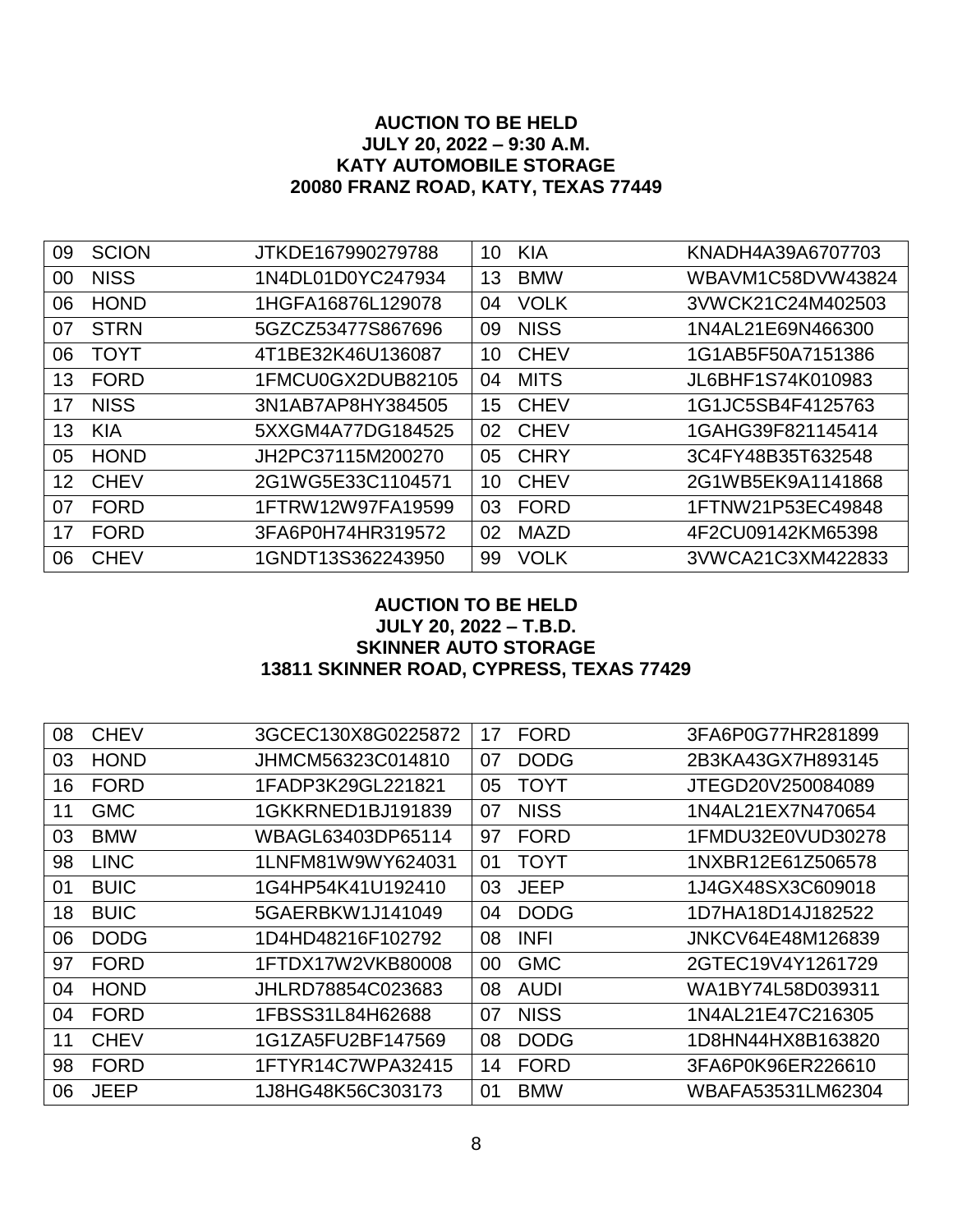|    | <b>NISS</b> | 1N6ED27TXYC303929 |                | 08 HYUN     | 5NPET46C28H312020 |
|----|-------------|-------------------|----------------|-------------|-------------------|
| 94 | TOYT        | 1NXAE09B7RZ215452 | O <sub>3</sub> | CHEV        | 2GCEC19X231352931 |
| 15 | MFRZ        | WDDSJ4EB6FN175765 | .97            | CHEV        | 2G1WL52M4V1188038 |
|    | 12 HYUN     | KMHDB8AE3CU147085 | 05             | CHEV        | KL1TG52695B319228 |
|    | <b>CHEV</b> | 1GNFC13C47R264252 |                | <b>FIAT</b> | 3C3CFFAR8DT544089 |
|    | <b>CHEV</b> | 1G1PC5SB0D7207088 |                |             |                   |

## **AUCTION TO BE HELD JULY 26, 2022 – 9:30 A.M. C & E AUTO STORAGE 5114 HIGHWAY 6 NORTH, HOUSTON, TEXAS 77084**

| 08 | <b>HYUN</b> | 5NPET46F48H330898 | 15 | <b>NISS</b> | 3N1CE2CP8FL434846 |
|----|-------------|-------------------|----|-------------|-------------------|
| 07 | <b>VOLV</b> | YV1MS382572302282 | 00 | <b>ACUR</b> | 19UUA5668YA028515 |
| 14 | <b>NISS</b> | 1N4AA5APXEC914472 | 04 | <b>FORD</b> | 1FTRW12W54KC96432 |
| 96 | <b>BMW</b>  | WBACD4323TAV40928 | 99 | <b>LEXS</b> | JT6GF10U8X0026787 |
| 15 | <b>CHEV</b> | 2GNALCEK8F6393373 | 11 | <b>CHEV</b> | 3GCPCSE06BG229792 |
| 07 | <b>BMW</b>  | WBANB53567CN93535 | 06 | <b>FORD</b> | 1FAHP25136G171777 |
| 11 | <b>FORD</b> | 1FTNF1CF6BKD31506 | 98 | <b>TOYT</b> | JT3GM84R5W0022714 |
| 00 | <b>CHEV</b> | 1GCGC33R3YF425402 | 13 | <b>GMC</b>  | 2GKALUEK8D6353620 |
| 02 | <b>CHEV</b> | 1GNEC13Z42R166024 | 11 | <b>TOYT</b> | 2T3ZF4DV9BW052857 |

## **AUCTION TO BE HELD JULY 26, 2022 – T.B.D. WORLD TECH AUTO SERVICE & BODY LLC 17623 FM 529, HOUSTON, TEXAS 77095**

| 21 |             | <b>TRAILR</b> |                   | 12 |             | <b>TRAILR</b> |                   |
|----|-------------|---------------|-------------------|----|-------------|---------------|-------------------|
| 15 | <b>HOND</b> |               | MLHPC446XF5200100 | 13 | <b>HOND</b> |               | 2HGFB2F56DH302186 |
| 09 | <b>NISS</b> |               | 1N4AL21E09N481908 | 00 | <b>TOYT</b> |               | JT2BG22K8Y0481201 |
| 05 | <b>DODG</b> |               | 1D4GP24RX5B165518 | 15 |             | <b>TRAILR</b> | 564BE1425FR006698 |
| 16 | <b>FORD</b> |               | 1FT7W2BT5GEA31032 | 01 | <b>FORD</b> |               | 1FMRU17W01LB45787 |
| 03 | <b>CHEV</b> |               | 2GCEC19V031132184 | 09 |             | <b>TRAILR</b> | 4ZESA121791062242 |
| 09 | <b>CHEV</b> |               | 3GCEK13C49G243900 | 03 | <b>HYUN</b> |               | KMHWF35H93A822718 |
| 05 | <b>CHEV</b> |               | 1GNEC13T35R163437 | 16 | <b>LINC</b> |               | 2LMTJ6KR8GBL88659 |
| 14 | <b>CHEV</b> |               | 1G1JC6SB3E4154305 | 05 | <b>GMC</b>  |               | 1GKDS13S752141906 |
| 09 | <b>NISS</b> |               | 1N4AL24E09C131895 | 11 | <b>MAZD</b> |               | JM3TB2DA4B0308871 |
| 11 | <b>TOYT</b> |               | 4T1BK3EKXBU117896 | 13 |             | <b>TRAILR</b> | 5Z5FC3437DS000083 |
| 94 | <b>FORD</b> |               | 1FTCR10A6RPA72214 | 01 | <b>CHEV</b> |               | 2GCEC19T411210994 |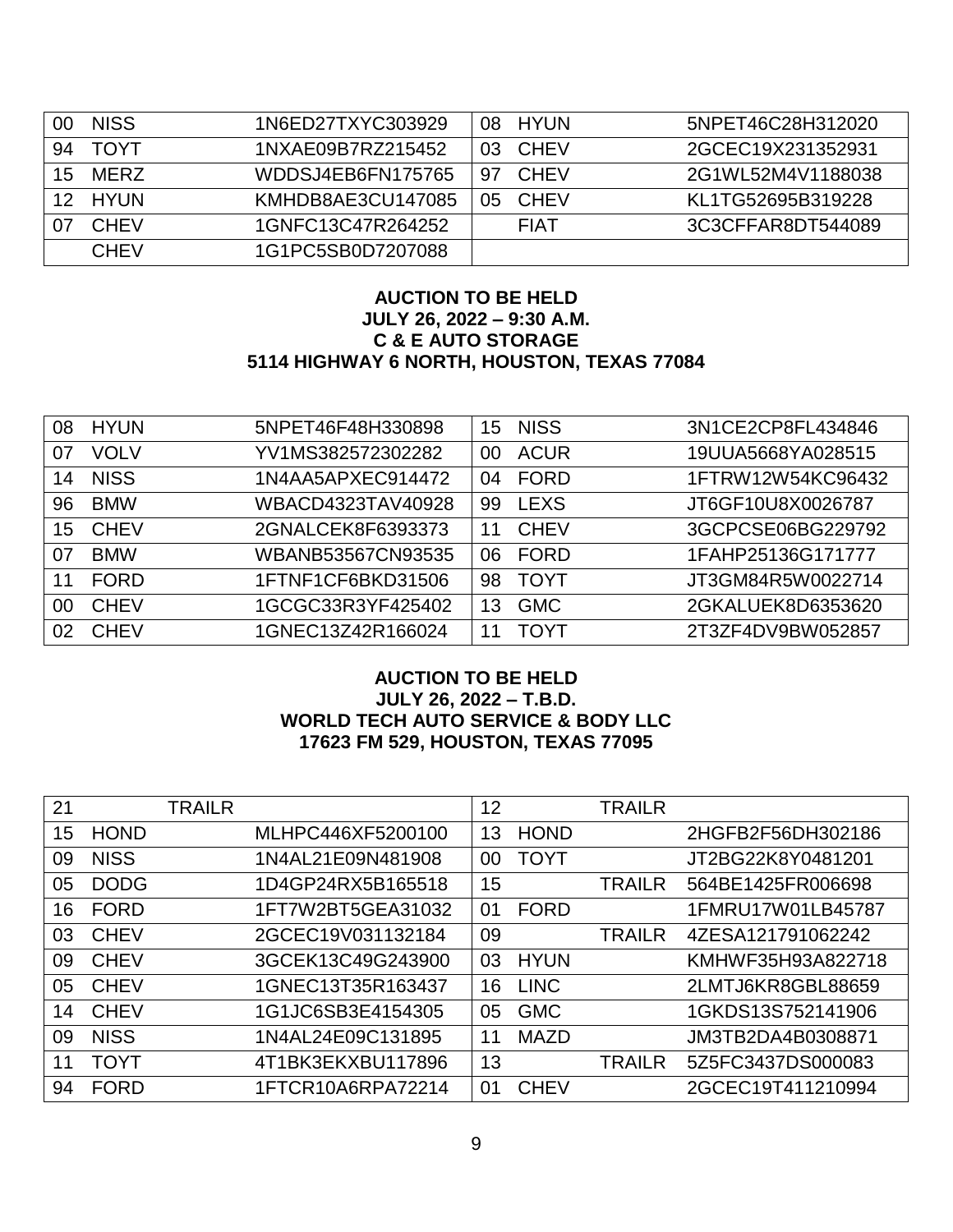| 04 | <b>CHRY</b>  | 3C4FY48B44T273693 | 08. | TOYT       | JTMZD31V385111213 |
|----|--------------|-------------------|-----|------------|-------------------|
| 12 | <b>HOND</b>  | 1HGCP2F34CA019883 | 00  | LEXS       | JT8BF28G0Y5082930 |
|    | <b>BMW</b>   | WBANE73507CM58411 | 15  | <b>GMC</b> | 1GKS1BKC3FR664603 |
| 05 | <b>HOND</b>  | 1HGCM66555A032873 | 03. | CHRY       | 3C4FY48B53T561981 |
| 08 | <b>LINC</b>  | 3LNHM26T18R609996 | 16. | MERZ       | WDDSJ4EB1GN312189 |
|    | <b>SCION</b> | JE1ZNAA12D2706795 |     |            |                   |

## **AUCTION TO BE HELD JULY 27, 2022 – 9:30 A.M. POPPY AUTO STORAGE 5710 CAMPBELL ROAD, HOUSTON, TEXAS 77041**

| 10 | <b>FORD</b> | 1FAHP2DW5AG105947 | 09  | <b>MAZD</b> | 1YVHP81B795M52177 |
|----|-------------|-------------------|-----|-------------|-------------------|
| 06 | <b>HOND</b> | JH2PC37056M307377 | 13  | <b>HYUN</b> | 5NPDH4AEXDH210237 |
| 99 | <b>JEEP</b> | 1J4FT68S9XL612291 | 13  | <b>FORD</b> | 1FM5K7B88DGB03977 |
| 01 | <b>PONT</b> | 1G2WP52K61F177026 | 06  | <b>HOND</b> | 1HGFA16896L123962 |
| 09 | <b>PONT</b> | 1G2ZH361394103683 | OO. | <b>FORD</b> | 1FTYR14V5YPB22439 |
| 99 | <b>TOYT</b> | 4T1BF18B2XU321779 | 16  | <b>FIAT</b> | 3C3CFFKR8GT174443 |
| 07 | TOYT        | 4T1BE46K47U067483 | 11  | <b>TOYT</b> | JTDBU4EE9BJ108266 |
| 06 | ΓΟΥΤ        | 2T1KR32E46C565813 |     |             |                   |

# **AUCTION TO BE HELD JULY 27, 2022 – T.B.D. NORTHWEST AUTO STORAGE 5675 WEST TIDWELL ROAD #B, HOUSTON, TEXAS 77091**

| 94 | <b>NISS</b> | 1N6SD11S3RC386991 | 13              |              | <b>MC</b> | MLHPC4614D5000781 |
|----|-------------|-------------------|-----------------|--------------|-----------|-------------------|
| 16 | <b>NISS</b> | 5N1BA08D68N608600 | 12              | <b>TOYT</b>  |           | 4T1BF1FK3CU165460 |
| 07 | <b>TOYT</b> | 4T1BK46K57U551719 | 07              | <b>CHEV</b>  |           | 2G1WB58K379313107 |
| 13 | <b>NISS</b> | JN8AZ1MWXDW307567 | 06              | <b>FORD</b>  |           | 1FTRF12W76NB27532 |
| 16 | <b>CHEV</b> | 1G1PC5SHXG7205955 | 04              | <b>FORD</b>  |           | 2FTRX17W64CA98193 |
| 07 | <b>CHEV</b> | 3GNFK12397G231980 | 15 <sub>1</sub> | <b>TOYT</b>  |           | JTDKN3DU0F0416678 |
| 00 | <b>PONT</b> | 1G2WP12K1YF294421 | 16              | <b>HYUN</b>  |           | 5NPDH4AE4GH736237 |
| 14 | <b>NISS</b> | 3N1AB7AP1EL644008 | 15              | <b>CHEV</b>  |           | 1G1JA5SH0F4219536 |
| 12 | <b>DODG</b> | 2C3CDXATXCH180465 | 08              | <b>NISS</b>  |           | 1N4BA41E98C819645 |
| 13 | <b>TOYT</b> | 4T1BF1FK5DU226275 | 17              | <b>CHEV</b>  |           | 2G11Z5SA1H9110451 |
| 98 | <b>FORD</b> | 1FMZU35P0WZB30153 | 09              | <b>SCION</b> |           | JTKKU10459J041648 |
| 09 | <b>DODG</b> | 1B3HB48A99D132005 | 15              | <b>NISS</b>  |           | 5N1AZ2MH8FN221245 |
| 06 | <b>CHEV</b> | 2G1WC581969370351 | 04              | <b>HOND</b>  |           | 1HGEM22924L045593 |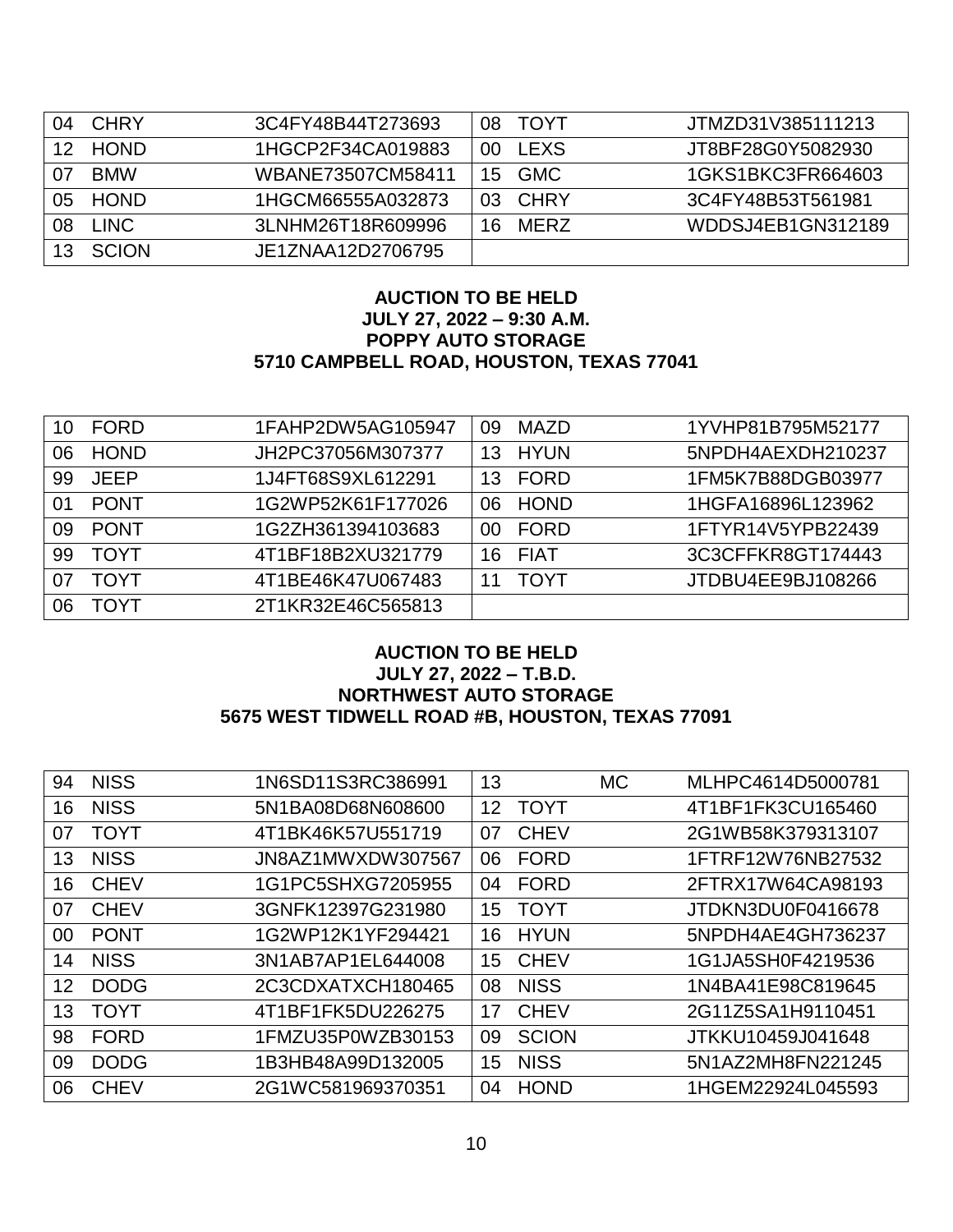| 14 | <b>CHEV</b> | 1G1PA5SH4E7326161 | 06 | <b>VOLK</b> | 3VWSF71K66M618894 |
|----|-------------|-------------------|----|-------------|-------------------|
| 12 | <b>NISS</b> | 3N1AB6AP7CL716661 | 08 | <b>FORD</b> | 1FAHP34N88W151611 |
| 05 | <b>FORD</b> | 1FMZU75W45ZA21479 | 04 | <b>NISS</b> | 5N1ED28T04C656719 |
| 12 | <b>NISS</b> | 1N4AL2AP8CC211040 | 94 | <b>CHEV</b> | 1GNFK16K0RJ368552 |
| 17 | <b>CHEV</b> | 1G1ZH5SX9HF109520 | 12 | <b>CHEV</b> | 1G1ZC5E03CF161683 |
| 05 | <b>CHRY</b> | 2C3JA53G25H545194 | 06 | <b>HOND</b> | 2HGFG12886H524291 |
| 02 | <b>FORD</b> | 1FMZU63E82UA49668 | 09 | <b>HOND</b> | 2HGFA15619H510295 |
| 06 | <b>MITS</b> | 4A3AK24F56E023663 | 02 | <b>BUIC</b> | 1G4HR54K12U266104 |
| 16 | <b>CADI</b> | 1G6AB5SX9G0128739 | 09 | <b>NISS</b> | 3N1AB61E39L656269 |
| 07 | <b>FORD</b> | 1FAFP56U97A123545 | 10 | <b>JEEP</b> | 1J4NT2GB3AD634620 |
| 10 | <b>CHEV</b> | 1GCZGFBA4A1146666 | 07 | <b>TOYT</b> | 1NXBR32E07Z911386 |
| 08 | <b>NISS</b> | 1N4AL24E28C262969 | 08 | <b>NISS</b> | 1N4AL21E48N412301 |
| 00 | <b>CADI</b> | 1G6KD54Y3YU338509 | 11 | <b>NISS</b> | 3N1BC1CP3BL514867 |
| 11 | <b>DODG</b> | 3D4PG1FG6BT552633 | 04 | <b>PONT</b> | 2G2WR544X41315882 |
| 02 | <b>FORD</b> | 1FMZU62E62ZA52749 | 06 | <b>INFI</b> | JNKCV54E36M713928 |
| 07 | <b>BUIC</b> | 5GADV33W87D170597 | 99 | <b>OLDS</b> | 1G3WS52K3XF328004 |
| 07 | <b>HOND</b> | 1HGCM56347A191363 | 11 | <b>TOYT</b> | 4T4BF3EK1BR118235 |
| 01 | <b>HOND</b> | JHMCG56401C025544 | 12 | <b>CHEV</b> | 1G1PC5SH3C7316115 |
| 08 | <b>INFI</b> | JNRAS08U28X103171 | 12 | <b>FORD</b> | 1FAHP3F25CL207663 |
| 07 | <b>VOLK</b> | 3VWEF71KX7M183974 | 05 | <b>HYUN</b> | KMHDN46D95U165318 |

# **AUCTION TO BE HELD AUGUST 2, 2022 – 9:30 A.M. MID-WEST AUTO STORAGE 9520 SOUTH KIRKWOOD ROAD, HOUSTON, TEXAS 77099**

| 03 | <b>HOND</b> | JHMES966X3S004516 | 07 | <b>HYUN</b> | KMHFC46F97A192152 |
|----|-------------|-------------------|----|-------------|-------------------|
| 07 | <b>NISS</b> | 1N4AL21E67N456377 | 11 | <b>CHRY</b> | 1C3BC1FB1BN604293 |
| 09 | <b>HOND</b> | 5J6YH18329L004377 | 14 | <b>FORD</b> | 1FADP3F22EL381451 |
| 13 | <b>TOYT</b> | 2T1BU4EE4DC058620 | 04 | <b>NISS</b> | 3N1CB51D14L855033 |
| 08 | <b>HYUN</b> | 5NPET46C58H308172 | 01 | <b>TOYT</b> | 4T1BG22KX1U824642 |
| 08 | <b>INFI</b> | 5N3AA08C58N911541 | 02 | <b>HOND</b> | 3HGCG564X2G705081 |
| 05 | <b>TOYT</b> | 4T1BF30K65U091507 | 11 | <b>NISS</b> | 3N1BC1CP2BL451910 |
| 08 | <b>CHEV</b> | KL1TD56658B153703 | 13 | <b>TOYT</b> | 4T4BF1FKXDR328368 |
| 03 | <b>DODG</b> | 1D7HA16K03J573337 | 05 | <b>HOND</b> | 1HGCM56835A106943 |
| 05 | <b>SUBA</b> | JF1GG68575H814688 | 03 | <b>HOND</b> | 1HGEM22933L033967 |
| 06 | <b>NISS</b> | 1N4AL11D36C157134 | 13 | CADI        | 1G6AF5S37D0142345 |
| 08 | <b>VOLK</b> | 3VWRM71K78M177896 | 98 | <b>TOYT</b> | 4TAVL52N8WZ152353 |
| 97 | <b>LEXS</b> | JT8CD32Z4V1000968 | 03 | <b>FORD</b> | 1FAFP40473F431250 |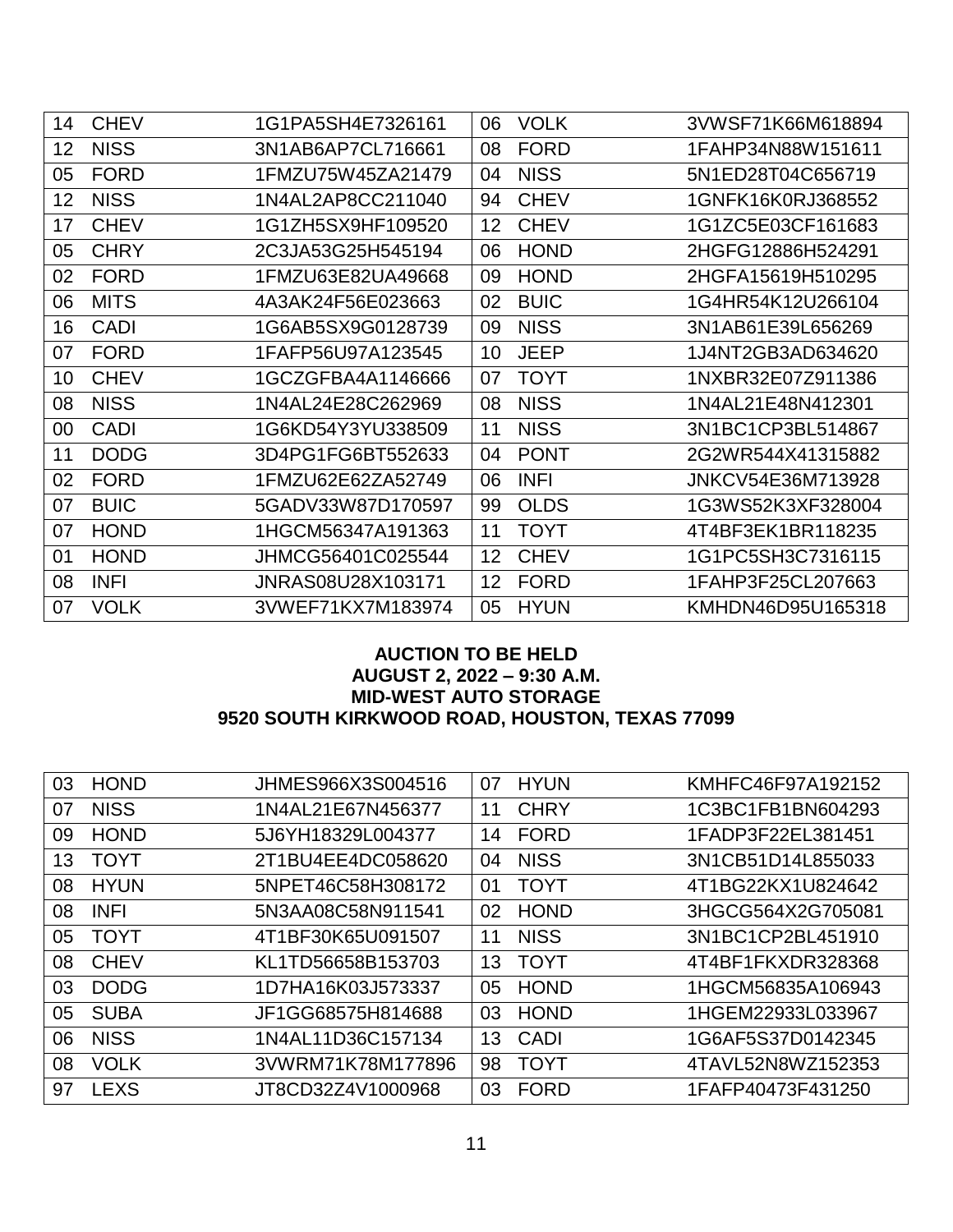| 01 | TOYT        | 4T1BG22K01U775550 | 05 | <b>GMC</b>  |               | 1GTGG25V251247743 |
|----|-------------|-------------------|----|-------------|---------------|-------------------|
|    | <b>DODG</b> | 1D8HD38K47F548882 | 05 |             | <b>TRAILR</b> |                   |
| 04 | <b>VOLV</b> | YV1RS59V542384553 | 99 |             | <b>TRAILR</b> |                   |
| 01 | <b>TOYT</b> | 4T1BF22KX1U965570 | 04 | <b>TOYT</b> |               | 4T1BE32K04U853518 |
|    | <b>TOYT</b> | 2T1BURHE5HC811229 | 15 | <b>VOLK</b> |               | 1VWAT7A37FC097604 |
| 07 | CADI        | 1G6KD57Y97U119175 | 09 | <b>NISS</b> |               | 1N4AA51E59C807835 |
| 08 | <b>BMW</b>  | WBAVB73578VH26243 | 11 | <b>HOND</b> |               | 1HGCS1B73BA007952 |
| 16 | <b>HYUN</b> | 5NPE24AA2GH426493 |    |             |               |                   |

## **AUCTION TO BE HELD AUGUST 2, 2022 – T.B.D. MINETTA AUTO STORAGE 14635 MINETTA, HOUSTON, TEXAS 77035**

| 04 | <b>FORD</b> |           | 1FAFP53U26A1522BB | 08 | <b>BMW</b>  | WBAWV135X8P118470 |
|----|-------------|-----------|-------------------|----|-------------|-------------------|
| 04 | <b>HOND</b> |           | 2HGES26734H581237 | 96 | <b>FORD</b> | 1FTCR14U9TPA60215 |
| 20 | <b>CHEV</b> |           | 1G1ZD5ST9LF121605 | 14 | <b>CHEV</b> | 1G11C5SL1EF301325 |
| 01 | <b>GMC</b>  |           | 1GKEC13T11R165789 | 09 | <b>AUDI</b> | WAULF78K39N034330 |
| 18 | <b>KTM</b>  | <b>MC</b> | MD2JPJ409JC271004 | 14 | <b>DODG</b> | 1C6RR6GT3ES164863 |
| 00 | <b>CHEV</b> |           | 1GCEK19T8YE380898 | 05 | <b>FORD</b> | 3FAFP37NX5R132222 |
| 05 | <b>CHEV</b> |           | 1GNDV03E85D129475 | 99 | <b>MERZ</b> | WDBKK47F3XF134060 |
| 12 | <b>TOYT</b> |           | 5YFBU4EE7CP034858 | 04 | <b>JEEP</b> | 1J4GW48SX4C238835 |
| 06 | <b>HOND</b> |           | 1HGCM56850A085711 | 00 | <b>FORD</b> | 1FMRU1560YLB16643 |
| 06 | <b>HOND</b> |           | 1HGFA16526L088252 | 98 | <b>NISS</b> | 1N4DL01D1WC206614 |
| 14 | <b>CHEV</b> |           | 2G1FB1E31E9208844 | 04 | <b>HOND</b> | JHMCM56884C022391 |
| 05 | <b>NISS</b> |           | 1N4AL11D95N439071 | 07 | <b>HOND</b> | 2HGFG12897H537147 |
| 02 | <b>CHEV</b> |           | 1G1JC524327397537 | 98 | <b>FORD</b> | 1FTZX1766WKA92232 |

## **AUCTION TO BE HELD AUGUST 3, 2022 – 9:30 A.M. NORTH FREEWAY AUTO STORAGE 5901 NORTH FREEWAY, HOUSTON, TEXAS 77076**

| 10.            | <b>MERZ</b> | WDCGG8HB7AF522048 | 07  | <b>BUIC</b> | 2G4WD552271178458 |
|----------------|-------------|-------------------|-----|-------------|-------------------|
| 04             | <b>DODG</b> | 1D7HL38K34S631858 |     | 93 FORD     | 1FMDU32X2PUC92296 |
|                | CADI        | 1G6KD54Y11U245123 | 01  | <b>DODG</b> | 1B7GG2AXX1S204294 |
| 08             | <b>CHRY</b> | 1C3LC46J68N171415 |     | 10 FORD     | 3FADP0L36AR269081 |
| 06             | ACUR        | 19UUA662X6A060222 | 06. | CHEV        | 1G1ZT61836F275768 |
| O <sub>2</sub> | <b>CHEV</b> | 1GNEC13Z12R123938 | 03. | CHEV        | 3GNEC16Z23G173552 |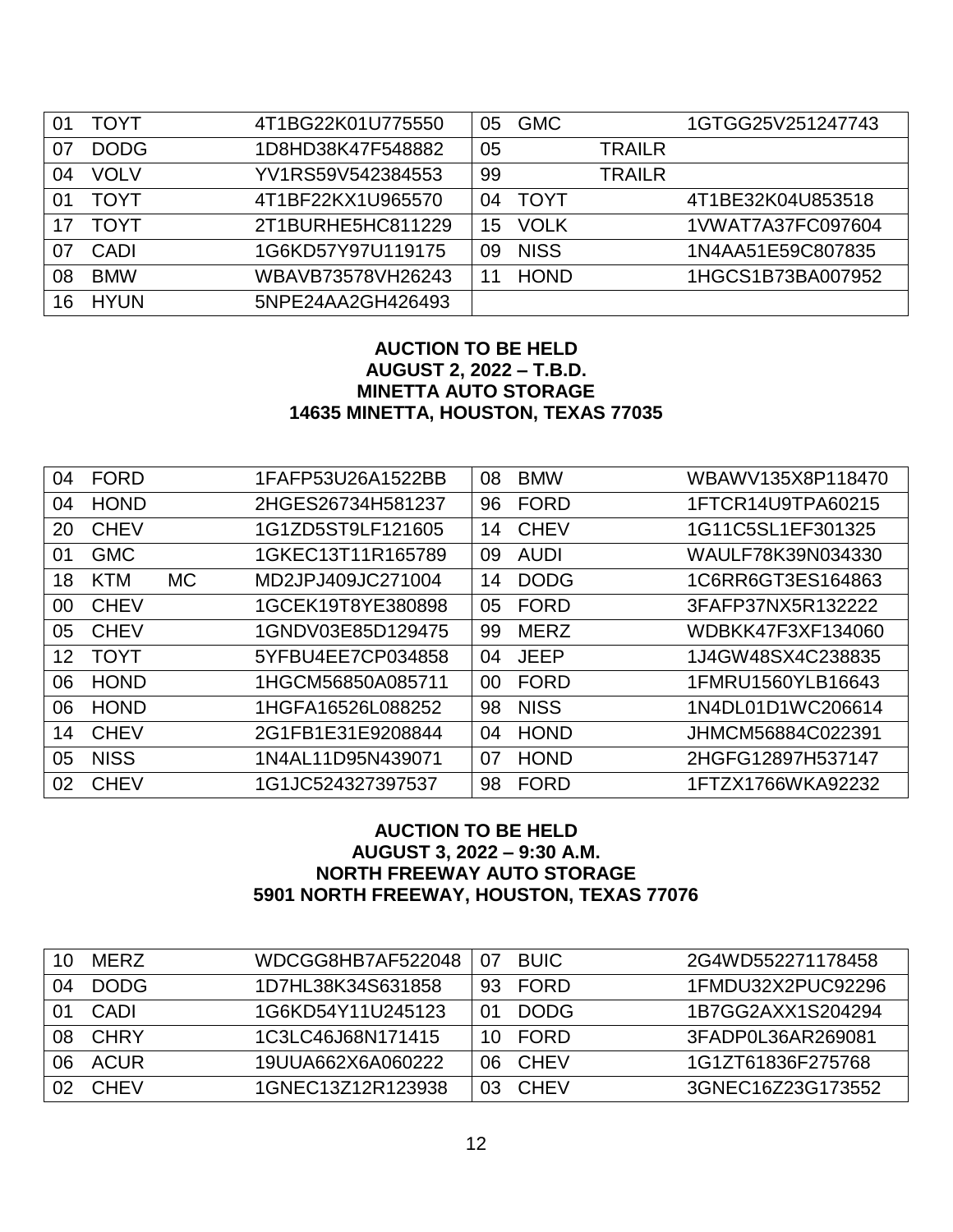| 05 | <b>CHRY</b> | 3C3AY75S75T324058 | 16 | <b>DODG</b> | 2C3CDZC93GH283861 |
|----|-------------|-------------------|----|-------------|-------------------|
| 95 | <b>CHEV</b> | 1GCEC14Z9SZ217492 | 02 | <b>CHEV</b> | 1G1ND52J92M562495 |
| 10 | <b>CHEV</b> | 2G1WB5EK3A1265005 | 01 | <b>PONT</b> | 1G2WP52K61F153714 |
| 07 | <b>FORD</b> | 1FTRF12207NA06789 | 04 | <b>BMW</b>  | WBABD33464PL02237 |
| 91 | <b>TOYT</b> | JT2AE94K8M3472854 | 20 | <b>HOND</b> | JH2RC5008LK600292 |
| 05 | <b>INFI</b> | 5N3AA08A25N813383 | 02 | <b>ACUR</b> | 2HNYD18842H513901 |
| 01 | <b>NISS</b> | JN1CA31D21T619442 | 16 | <b>JEEP</b> | 1C4NJDBB7GD662296 |
| 02 | <b>DODG</b> | 1D7HA16K82J170690 | 06 | <b>FORD</b> | 1FTPW12V56KE04663 |
| 04 | <b>CHEV</b> | 2G1WF55K949255881 | 10 | <b>CHEV</b> | 3GNBABDB6AS509220 |
| 06 | <b>VOLK</b> | 3VWCT71K46M850746 | 06 | CADI        | 1G6DP577160102934 |
| 13 | <b>FORD</b> | 3FA6P0HR1DR125559 | 08 | <b>CHEV</b> | 1G1ZT58NX8F121485 |
| 07 | <b>HOND</b> | 1HGCM56127A129935 |    |             |                   |

# **AUCTION TO BE HELD AUGUST 3, 2022 – T.B.D. NORTHSIDE STORAGE LOT 36 TIDWELL, HOUSTON, TEXAS 77022**

| 14 | <b>CHRY</b> | 2C3CCAAG1EH26188  | 10 | <b>CHEV</b> | 2G1WB5EK4A1235429 |
|----|-------------|-------------------|----|-------------|-------------------|
| 01 | <b>FORD</b> | 1FMRU15W21LB35104 | 97 | <b>NISS</b> | 1N6SD11S6VC375994 |
| 15 | <b>CHEV</b> | 1GC1KUEG2FB60865  | 09 | <b>FORD</b> | 1FTRF12W29KA90007 |
| 03 | <b>FORD</b> | 1FMNU40L13ED68427 | 09 | <b>NISS</b> | 1N4AL21E19N426707 |
| 06 | <b>TOYT</b> | 1NXBR32E06Z718184 | 03 | <b>CHEV</b> | 1GCEC14V23Z246847 |
| 00 | <b>CHEV</b> | 1G1JF5243Y7260632 | 99 | <b>GMC</b>  | 3GKEC16R8XG543485 |
| 06 | <b>CADI</b> | 1G6DPS77960137527 | 06 | <b>NISS</b> | 1N4AL11D16N434822 |
| 98 | <b>JEEP</b> | 1J4FX58S9WC358157 | 15 | <b>NISS</b> | 5N1AZ2MG4FN238308 |
| 00 | <b>TOYT</b> | 1NXBR12EXYZ395494 | 98 | <b>HOND</b> | 1HGCG2255WA017877 |
| 98 | <b>HOND</b> | JHLRD2841WC014109 | 09 | <b>DODG</b> | 3D4GG47B09T215714 |
| 07 | <b>CHEV</b> | 1G1AL55F677294312 | 07 | <b>CHEV</b> | 2G1WB58K879118264 |
| 06 | <b>HOND</b> | 5FNYF28186B049919 | 96 | <b>CHEV</b> | 1GNEC13R8TJ329757 |
| 10 | <b>HYUN</b> | KMHDU4AD4AU131923 | 06 | <b>CHEV</b> | 1G1ZT61846F218141 |
| 97 | <b>DODG</b> | 1B7HC16ZXVJ605621 | 08 | <b>DODG</b> | 2B3KA33G08H158542 |
| 05 | <b>DODG</b> | 1D7HA18N25S283962 | 03 | <b>FORD</b> | 2FAFP74W63X168363 |
| 98 | <b>TOYT</b> | 1NXBR12E3WZ042348 | 01 | <b>TOYT</b> | 4T1BG22K41U833949 |
| 06 | <b>DODG</b> | 1D4GP45R46B599767 | 01 | <b>TOYT</b> | JT2BF22K910338816 |
| 06 | <b>STRN</b> | 5GZCZ53406S812781 | 10 | <b>DODG</b> | 1B3CB2HA3AD559277 |
| 01 | <b>LEXS</b> | JTJGF10U610090629 | 04 | <b>HOND</b> | JHMCM56834C012948 |
| 08 | <b>FORD</b> | 1FMCU03138KA34631 | 00 | <b>TOYT</b> | 4T1BG22K2YU937303 |
| 03 | <b>CHEV</b> | 2G1WF52E039247021 | 09 | <b>HOND</b> | 1HFCP26809A139202 |